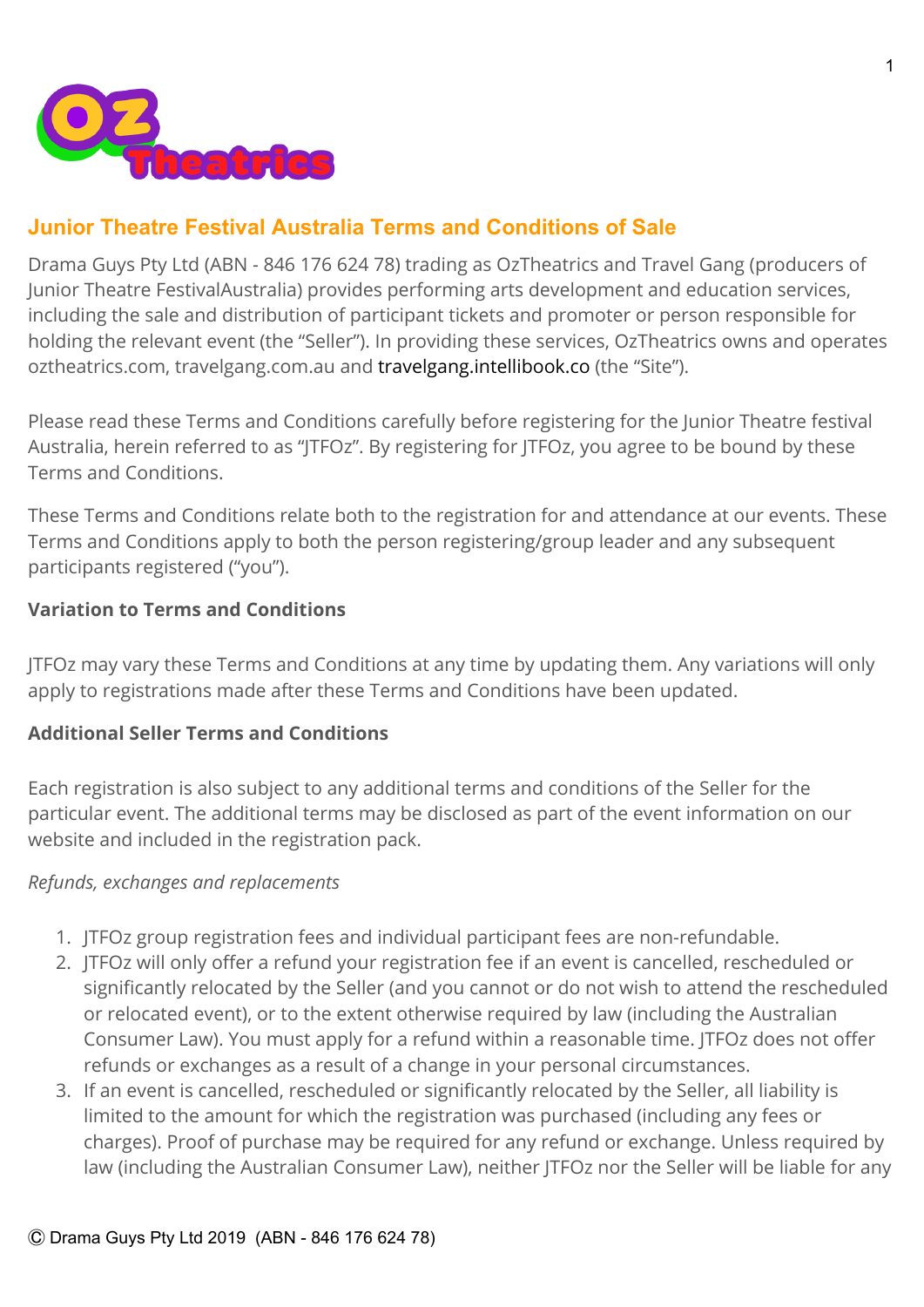other losses incurred by you as a result of the cancellation, rescheduling or relocation of an event, including any travel and accommodation expenses.

4. You should carefully consider the refund and cancellation policies of travel, accommodation and other goods or service providers when making arrangements for attendance at an event. You may also wish to consider taking out a relevant insurance policy to cover for any losses in the event of cancellation, rescheduling or relocation.

## *Variations to performances or cancellation of events*

1. The Seller reserves the right to add, withdraw, reschedule or substitute artists and/or vary advertised programs, prices, venues, seating arrangements and audience capacity.

## *Conditions of entry*

- 1. Admission to an event is subject to the Seller's Terms. In particular, the following form part of the Seller's terms unless otherwise specified:
- 2. You may be denied entry into, or removed from, an event where the Seller has reasonable grounds to do so, including if you breach these Terms and Conditions or the Seller's Terms, or you are intoxicated, under the influence of illicit drugs, inappropriately attired or adversely affecting the enjoyment of the event by others.
- 3. If you arrive late, you may not be admitted until a suitable break in the event.
- 4. You may not be permitted to take into the event, or use, cameras or other photographic or recording equipment (including mobile phones).
- 5. You may be required to submit to a search of your person and/or possessions before entering the event.

### *Wristband policy*

- 1. Entry into an event is only granted to individuals who are officially registered with a registered group for that specific event. Registered participants will be refused entry to an event if they are not wearing a valid official event wristband issued at time of sign in. If a wristband is of a questionable state, including if it has been damaged, tampered with or defaced in any way, or has not been purchased from JTFOz or other authorised point of sale.
- 2. Wristbands are not transferable between members of a registered group.
- 3. One wristband is allocated to each registered participant within a group. If registered groups are found to be transfering wristband between registered and non-registered members, the entire group may be disqualified from the event and asked to leave without refund of any registration fee or participation fee.
- 4. JTFOz is not a public event and therefore, tickets are not sold to the general public. As such, wristbands may not be on-sold to members of the public or to anyone who is not a registered participant of the event.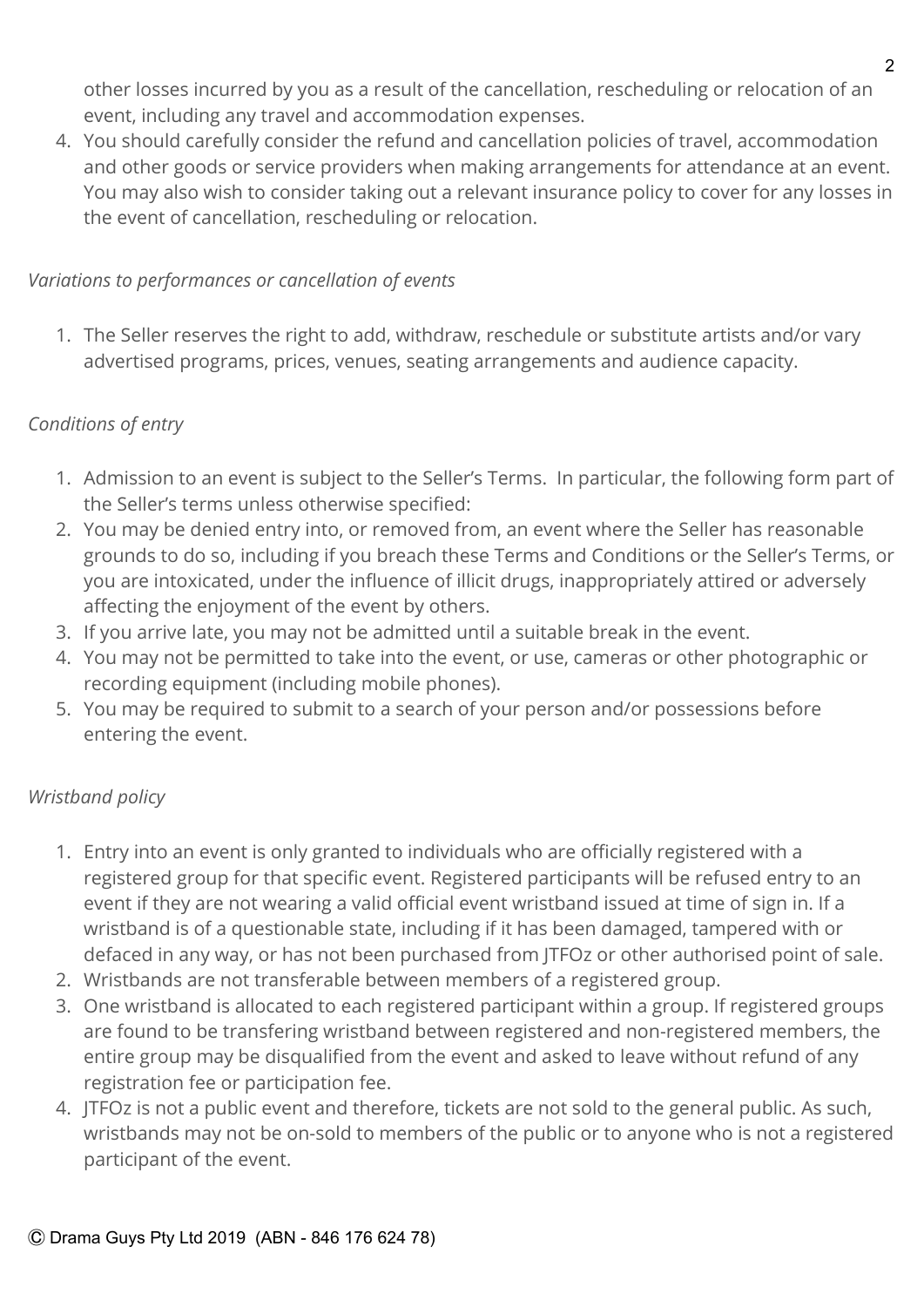ON SALE/SCALPING WARNING: The resale of wristbands in certain circumstances is governed by ticket sales legislation and may attract criminal penalties.

## *Registration and sign in*

1. You must allow adequate time for registration and sign in when you arrive at JTFOz at advertised sign in times. At such time you will be required to sign off on and acknowledge that you understand relevant information. Such information may include, but will not be limited too, t shirt quantity, wristband policy, event program quantity, adjudication rules, release forms.

## *System Errors*

1. While JTFOz takes all reasonable care to ensure that registrations are correctly priced and only available for sale when intended, sometimes errors may occur. JTFOz may cancel an order made as a result of any such error, although in the case of a pricing error JTFOz will endeavour to contact you to give you the option of purchasing the registration at the correct price.

# *Customer Errors*

1. If an error on your behalf results in JTFOz reprocessing the registration transaction at your request, JTFOz may charge to you the actual costs incurred in reprocessing the registration transaction, including any chargeback or postage fees charged to JTFOz by a third party.

# *Adjudication Guidelines*

- 1. Each group must present up to ten minutes of a Broadway JR. or KIDS Collection show for a small panel of professional theatre artists, adjudicators and other festival attendees.
- 2. The content of the performance must include only material (dialogue and music) that is part of the official Broadway JR script.
- 3. You must use only backing tracks from the official Broadway JR showkit. No vocal recordings to be used.
- 4. Music and scenes may be shorted for the adjudication performance but should remain in the same sequential order that they appear in the script.
- 5. Before your specific performance, your group is given approximately twenty minutes to warm up in a separate room.
- 6. Following your performance, adjudicators talk directly to the student performers, highlighting specific impressive areas of the presentation and also offering constructive feedback to encourage further growth.
- 7. Following your adjudication and feedback session, your cast and creative team will be escorted to another room for a moderated discussion about what they experienced and how they interpreted the adjudicator comments.
- 8. THREE Drama blocks will be provided for use in the performance.The only other set pieces allowed are chairs. For safety, no one is allowed to stand on these chairs.

### Ⓒ Drama Guys Pty Ltd 2019 (ABN - 846 176 624 78)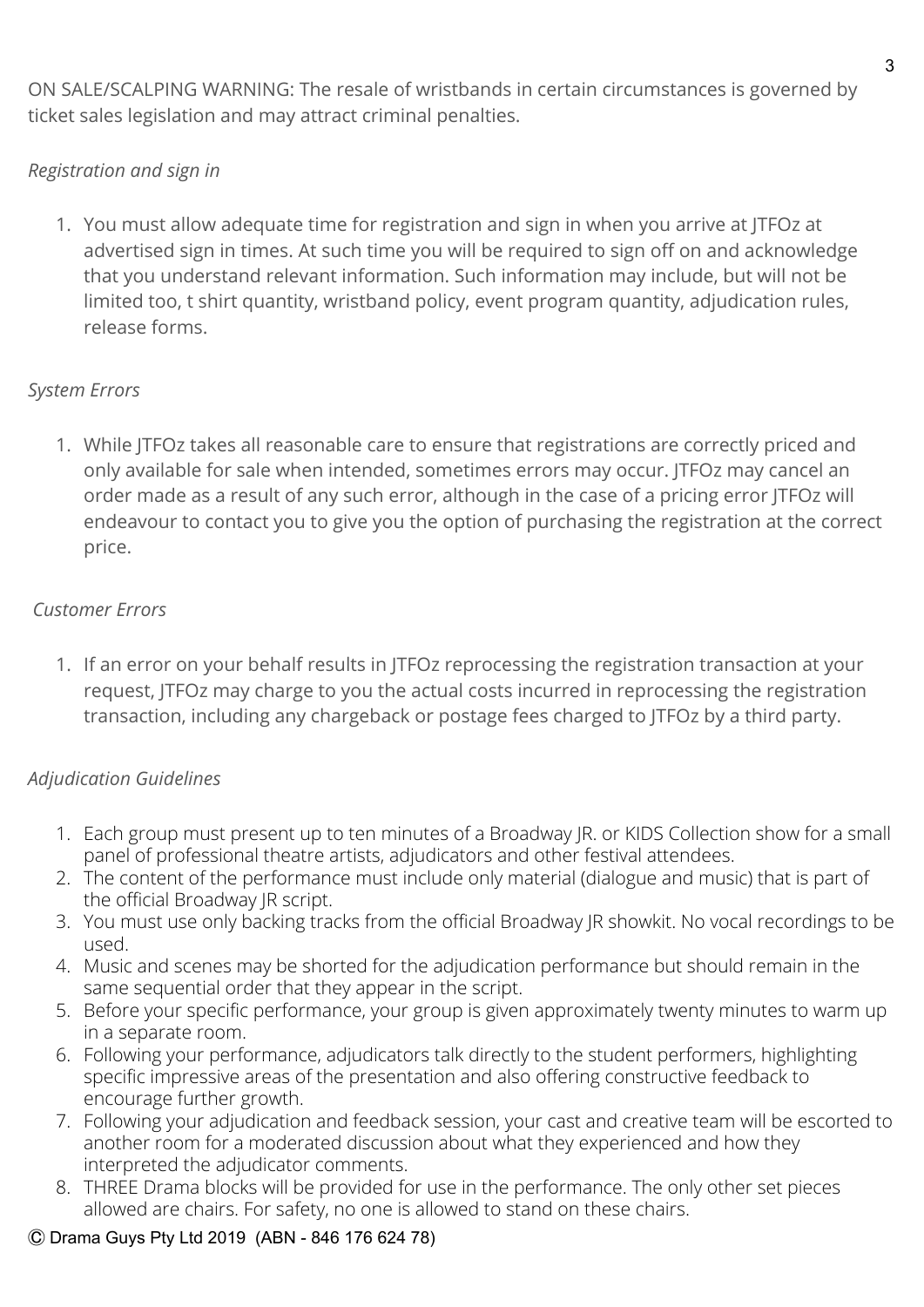- 9. No costumes, make-up, set pieces or props are allowed. The only exception is small hand props that are ESSENTIAL to the choreography. For example, mugs for the tavern dance in Disney's Beauty and the Beast JR. are acceptable. A mask for the Beast or books for Belle are not.
- 10.The performance space is approximately 8m x 6m. There will be some offstage space on both stage left and right, but there are no curtains and no back cross-over space. This size indication is an approximation only and may vary depending on each pod space.
- 11.Groups should wear either their own production t-shirts or drama blacks for their presentation.
- 12.Performers must wear shoes at all times.
- 13.Groups must provide their own Accompaniment CD/iPod/USB drive and operator. JTFOz will not be responsible for faulty resources and music sources provided by you.
- 14.Microphones are not available.
- 15.Everyone in the Adjudication Room must be registered for the festival with a group. Parents and/or guests of performers will not be admitted to any performance if they are not registered with a group.
- 16.If you have two groups each group must present a different Broadway Jr title and have obtained a full Showkit and license to present each of the titles within the timeframe guidelines.
- 17.If you have two groups each group must register separately. This means two separate registration processes and two \$350 nonrefundable registration fees.
- 18.Each group will be allocated to different adjudication pods.
- 19.Each group must have a minimum of 30 participants. This number can include students, directors, chaperones and any additional family or friends. With a minimum of 15 students inclusive.
- 20.Each group must have a different primary contact.
- 21.Each group must have a completely different creative team (includes director, choreographer and music director).
- 22.Each group must have a different set of chaperones.
- 23.Each group must have their own cast. No student can perform in both productions.
- 24.Groups from the same organization will be placed in different adjudication pods and student workshops and will be unable to watch each other perform during adjudication.

## *Child Protection*

- 1. It is strongly advised that all teachers, directors, creative teams, chaperones, parents and students over the age of 18 hold a valid working with children check with the registered group/school/organisation from which they are a registered participant.
- *2.* Group leaders and chaperones maintain responsibility for their registered students at all times.
- *3.* There must be one chaperone per every four students at all festival events. If you have more chaperones than are necessary, that is wonderful! Consider creating a schedule so each of you can take a break when needed.

## *Participant Conduct*

1. Group leader/directors responsibilities include making sure your students are respectful throughout the event as both participants and audience members.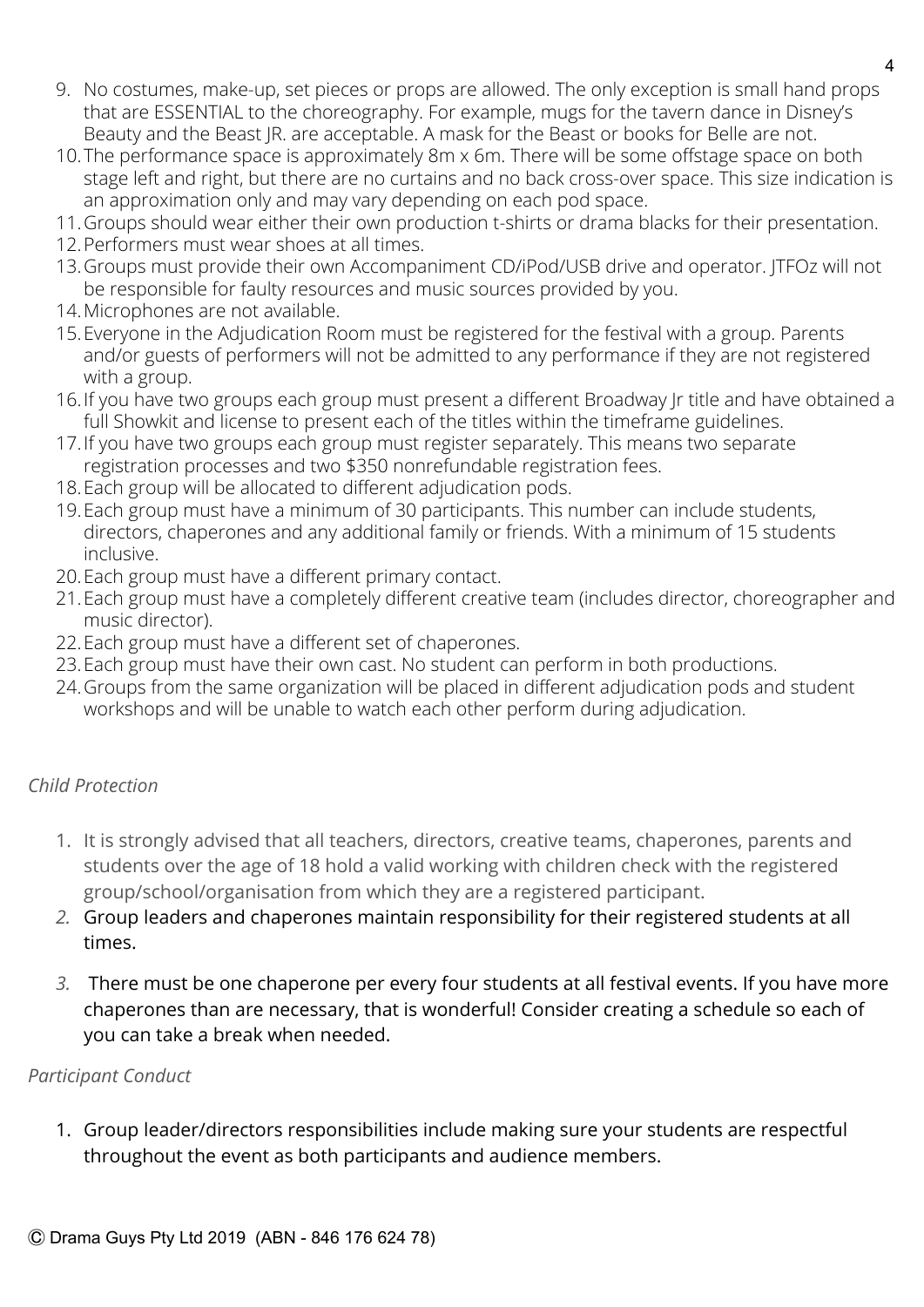- 2. While awards are a part of JTFOz, the event is not a competition. Anything you can do to encourage celebration over competition assists in creating a positive atmosphere and a successful JTFOz.
- 3. All participants and chaperones will be supportive of their group's creative team. Many times while you are chaperoning, your creative team will be attending receptions, workshops and training. For them to get the most out of these opportunities, it's important they know their students are representing them and their community well.
- 4. All participants should strive to uphold and create a positive experience for all students and other participants.
- 5. Do not directly approach festival celebrities and guests if they are enjoying "down time".
- 6. Bad language and negative comments towards special guests and celebrities will warrant disqualification from the event and the participant or entire group may be asked to leave the event entirely.
- 7. Partons intoxicated or under the influence of illegal drugs will be removed from the event.

## *Permission to publish and media release*

- 1. All registered participants grant OzTheatrics and the Junior Theatre Festival Australia and their affiliate including Music Theatre International Australasia, iTheatrics, Travel Gang and Hal Leonard Australia the right and permission to use and publish the photographs/film/videotapes/electronic representations and/or sound recordings made of registered participants and release OzTheatrics and their affiliates from any and all liability from such use and publication.
- 2. All registered participants authorise the reproduction, sale, copyright, exhibit, broadcast, electronic storage and/or distribution of said photographs/film/videotapes/electronic representations and/or sound recordings without limitation at the discretion of OzTheatrics and their affiliates and specifically waive any right to any compensation for any of the foregoing for an unlimited duration.

## *Payment Deadlines*

- 1. All group leaders registering a group for JTFOz should understand that payment deadlines for registration fees and individual participant fees are non-refundable.
- 2. All registration fees and individual participant fees are due by a specified date each year and any groups who wish to add additional participants after the cut off deadlines will be charged an additional admin fee of \$100 on top of the normal specific participation fee.
- 3. JTFOz reserves the right to not allow groups to add extra participants after the cut off deadline.
- 4. Under no circumstances will additional participants be added to a group registration up to 7 days prior to the event.
- 5. Payments are only accepted through the registered groups payment portal on intellibook. Cash or cheques will not be accepted.